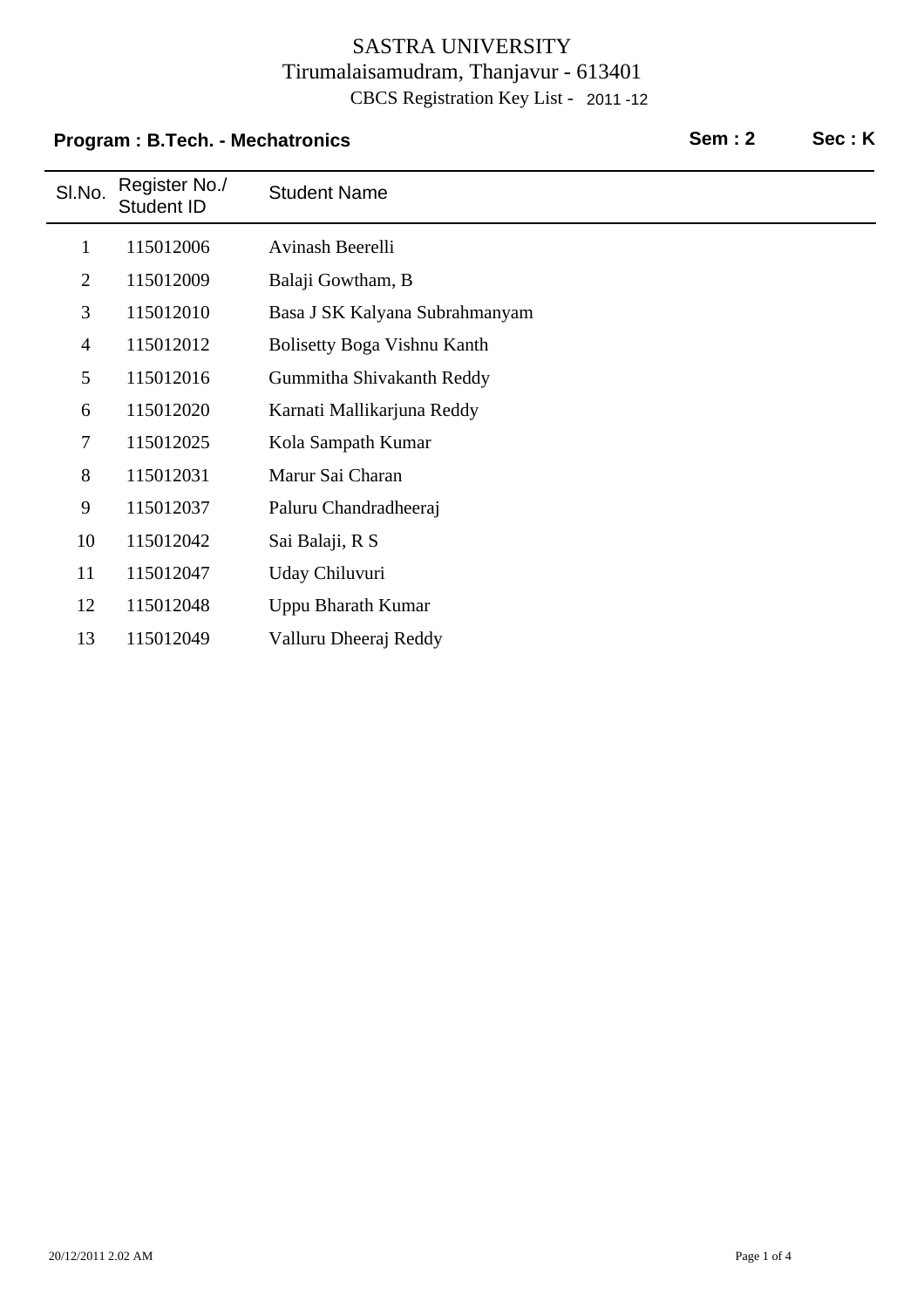## **Program : B.Tech. - Mechatronics Sem : 2 Sec : L**

| SI.No.         | Register No./<br>Student ID | <b>Student Name</b>              |
|----------------|-----------------------------|----------------------------------|
| $\mathbf{1}$   | 115012001                   | Alaghari Santosh                 |
| $\overline{2}$ | 115012005                   | Ashwin, S                        |
| 3              | 115012007                   | Avinash, CH                      |
| $\overline{4}$ | 115012008                   | Avinash, M                       |
| 5              | 115012011                   | Bethapudi Anjanee Sathru Karshan |
| 6              | 115012021                   | Karthick Sivaraman               |
| $\overline{7}$ | 115012022                   | Karthik, S                       |
| 8              | 115012024                   | Kaushik, MK                      |
| 9              | 115012029                   | Loknath Bolla                    |
| 10             | 115012033                   | Nagarjuna Reddy, C               |
| 11             | 115012036                   | Navisa, J                        |
| 12             | 115012046                   | <b>Tottempudi Sravya</b>         |
| 13             | 115012052                   | Vignesh, S                       |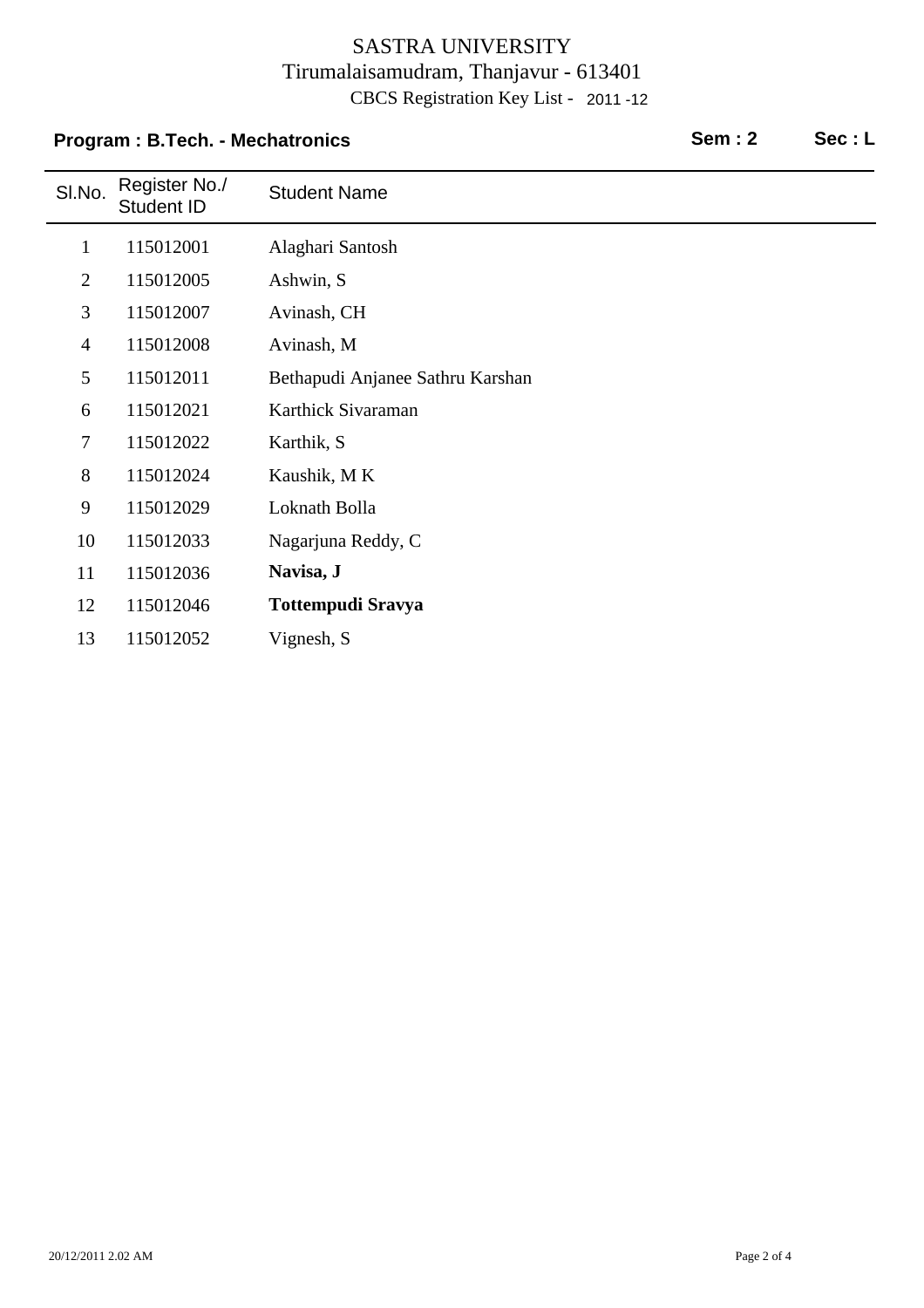# SI.No. Register No./<br>Student ID **Student Name Program : B.Tech. - Mechatronics Community Community Sem : 2 Sec : M** 1 115012004 Arunkumar, S 2 115012014 Ghali Venkata Akhilesh 3 115012015 Gollapudi Sai Pavan Kumar 4 Hariharan, G 115012017 5 Harsh Ganapathi 115012018 6 Karthikeyan, R 115012023 7 115012028 Kumareshan, MR 8 115012032 Mohamed Rizwan, J 9 Naresh Chandran, B 115012034 10 Rishi Kumar, K 115012041 11 Sibi Aravind, E 115012043 12 115012050 Varun, S 13 Veeramani, R 115012051 14 Vijayendra Anil Menon 115012054